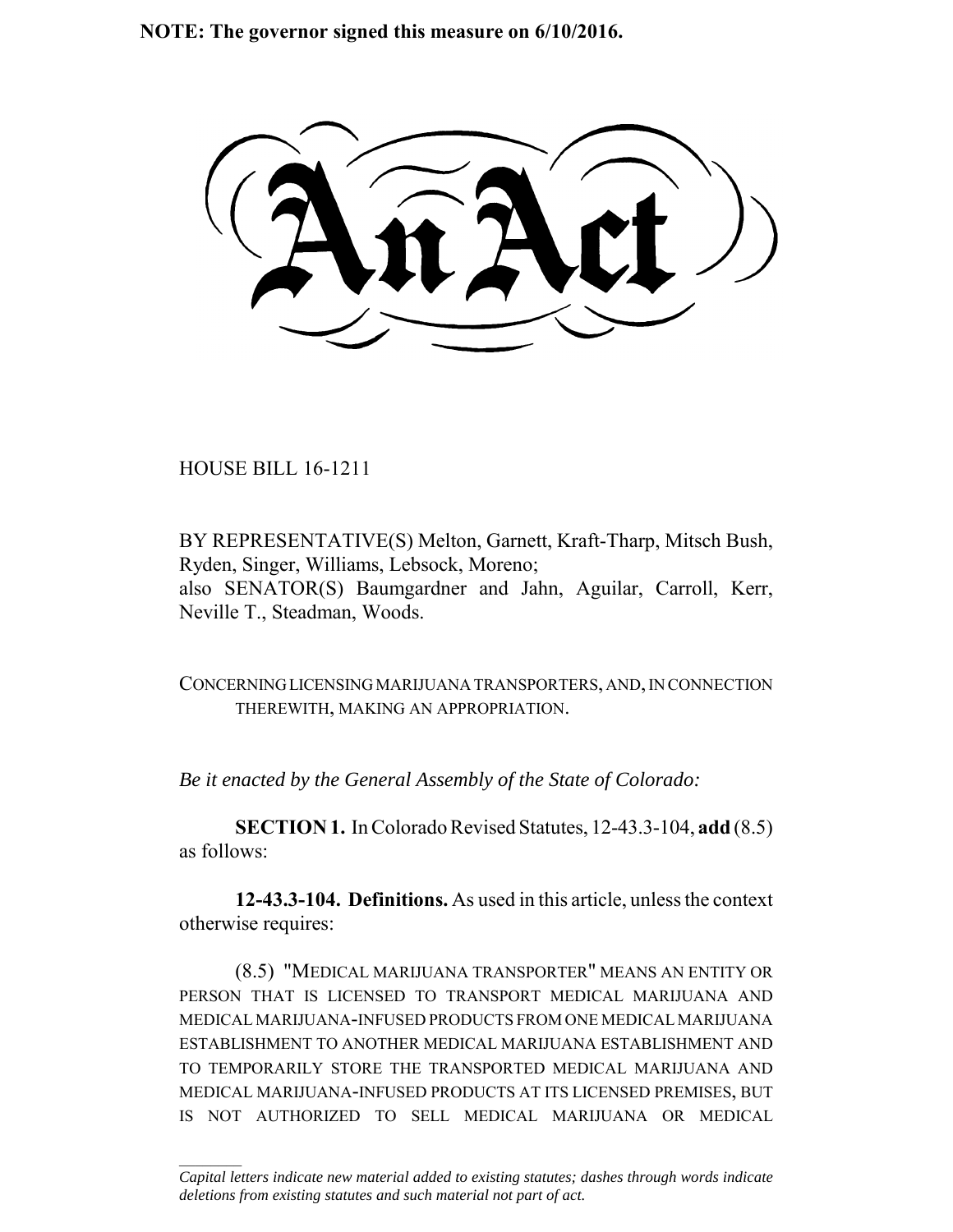MARIJUANA-INFUSED PRODUCTS UNDER ANY CIRCUMSTANCES.

**SECTION 2.** In Colorado Revised Statutes, 12-43.3-202, **add** (2)  $(a)$  (XVIII.6) as follows:

**12-43.3-202. Powers and duties of state licensing authority rules.** (2) (a) Rules promulgated pursuant to paragraph (b) of subsection (1) of this section may include, but need not be limited to, the following subjects:

(XVIII.6) MEDICAL MARIJUANA TRANSPORTER LICENSED BUSINESSES, INCLUDING REQUIREMENTS FOR DRIVERS, INCLUDING OBTAINING AND MAINTAINING A VALID COLORADO DRIVER'S LICENSE; INSURANCE REQUIREMENTS; ACCEPTABLE TIME FRAMES FOR TRANSPORT, STORAGE, AND DELIVERY; REQUIREMENTS FOR TRANSPORT VEHICLES; AND REQUIREMENTS FOR LICENSED PREMISES;

**SECTION 3.** In Colorado Revised Statutes, 12-43.3-301, **add** (1) (e) as follows:

**12-43.3-301. Local licensing authority - applications - licenses.** (1) A local licensing authority may issue only the following medical marijuana licenses upon payment of the fee and compliance with all local licensing requirements to be determined by the local licensing authority:

(e) A MEDICAL MARIJUANA TRANSPORTER LICENSE.

**SECTION 4.** In Colorado Revised Statutes, 12-43.3-401, **add** (1) (e) as follows:

**12-43.3-401. Classes of licenses.** (1) For the purpose of regulating the cultivation, manufacture, distribution, and sale of medical marijuana, the state licensing authority in its discretion, upon application in the prescribed form made to it, may issue and grant to the applicant a license from any of the following classes, subject to the provisions and restrictions provided by this article:

(e) MEDICAL MARIJUANA TRANSPORTER LICENSE.

**SECTION 5.** In Colorado Revised Statutes, **add** 12-43.3-406 as

PAGE 2-HOUSE BILL 16-1211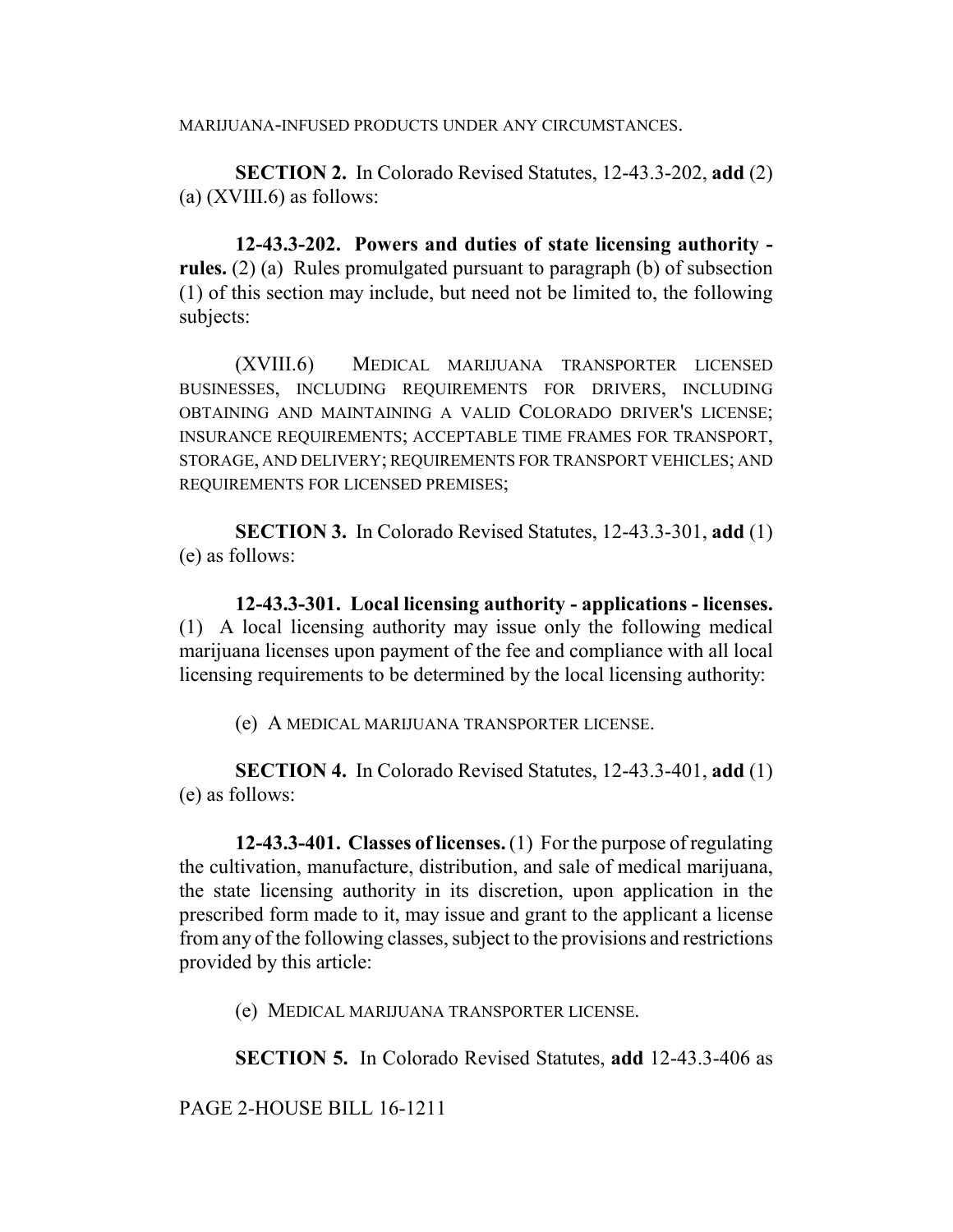follows:

**12-43.3-406. Medical marijuana transporter license.** (1) (a) A MEDICAL MARIJUANA TRANSPORTER LICENSE MAY BE ISSUED TO A PERSON TO PROVIDE LOGISTICS, DISTRIBUTION, AND STORAGE OF MEDICAL MARIJUANA AND MEDICAL MARIJUANA-INFUSED PRODUCTS. NOTWITHSTANDING ANY OTHER PROVISIONS OF LAW, A MEDICAL MARIJUANA TRANSPORTER LICENSE IS VALID FOR TWO YEARS, BUT CANNOT BE TRANSFERRED WITH A CHANGE OF OWNERSHIP. A LICENSED MEDICAL MARIJUANA TRANSPORTER IS RESPONSIBLE FOR THE MEDICAL MARIJUANA AND MEDICAL MARIJUANA-INFUSED PRODUCTS ONCE IT TAKES CONTROL OF THE PRODUCT.

(b) A LICENSED MEDICAL MARIJUANA TRANSPORTER MAY CONTRACT WITH MULTIPLE LICENSED MEDICAL MARIJUANA BUSINESSES.

(c) ON AND AFTER JULY 1, 2017, ALL MEDICAL MARIJUANA TRANSPORTERS SHALL HOLD A VALID MEDICAL MARIJUANA TRANSPORTER LICENSE; EXCEPT THAT AN ENTITY LICENSED PURSUANT TO THIS ARTICLE THAT PROVIDES ITS OWN DISTRIBUTION IS NOT REQUIRED TO HAVE A MEDICAL MARIJUANA TRANSPORTER LICENSE TO TRANSPORT AND DISTRIBUTE ITS PRODUCTS.THE STATE LICENSING AUTHORITY SHALL BEGIN ACCEPTING APPLICATIONS AFTER JANUARY 1, 2017.

(2) A MEDICAL MARIJUANA TRANSPORTER LICENSEE MAY MAINTAIN A LICENSED PREMISES TO TEMPORARILY STORE MEDICAL MARIJUANA AND MEDICAL MARIJUANA-INFUSED PRODUCTS AND TO USE AS A CENTRALIZED DISTRIBUTION POINT. THE LICENSED PREMISES MUST BE LOCATED IN A JURISDICTION THAT PERMITS THE OPERATION OF MEDICAL MARIJUANA CENTERS.A LICENSED MEDICAL MARIJUANA TRANSPORTER MAY STORE AND DISTRIBUTE MEDICAL MARIJUANA AND MEDICAL MARIJUANA-INFUSED PRODUCTS FROM THIS LOCATION. A STORAGE FACILITY MUST MEET THE SAME SECURITY REQUIREMENTS THAT ARE REQUIRED TO OBTAIN A MEDICAL MARIJUANA OPTIONAL PREMISE CULTIVATION LICENSE.

(3) A MEDICAL MARIJUANA TRANSPORTER LICENSEE SHALL USE THE SEED-TO-SALE TRACKING SYSTEM DEVELOPED PURSUANT TO SECTION 12-43.4-202 (1) TO CREATE SHIPPING MANIFESTS DOCUMENTING THE TRANSPORT OF MEDICAL MARIJUANA AND MEDICAL MARIJUANA-INFUSED PRODUCTS THROUGHOUT THE STATE.

## PAGE 3-HOUSE BILL 16-1211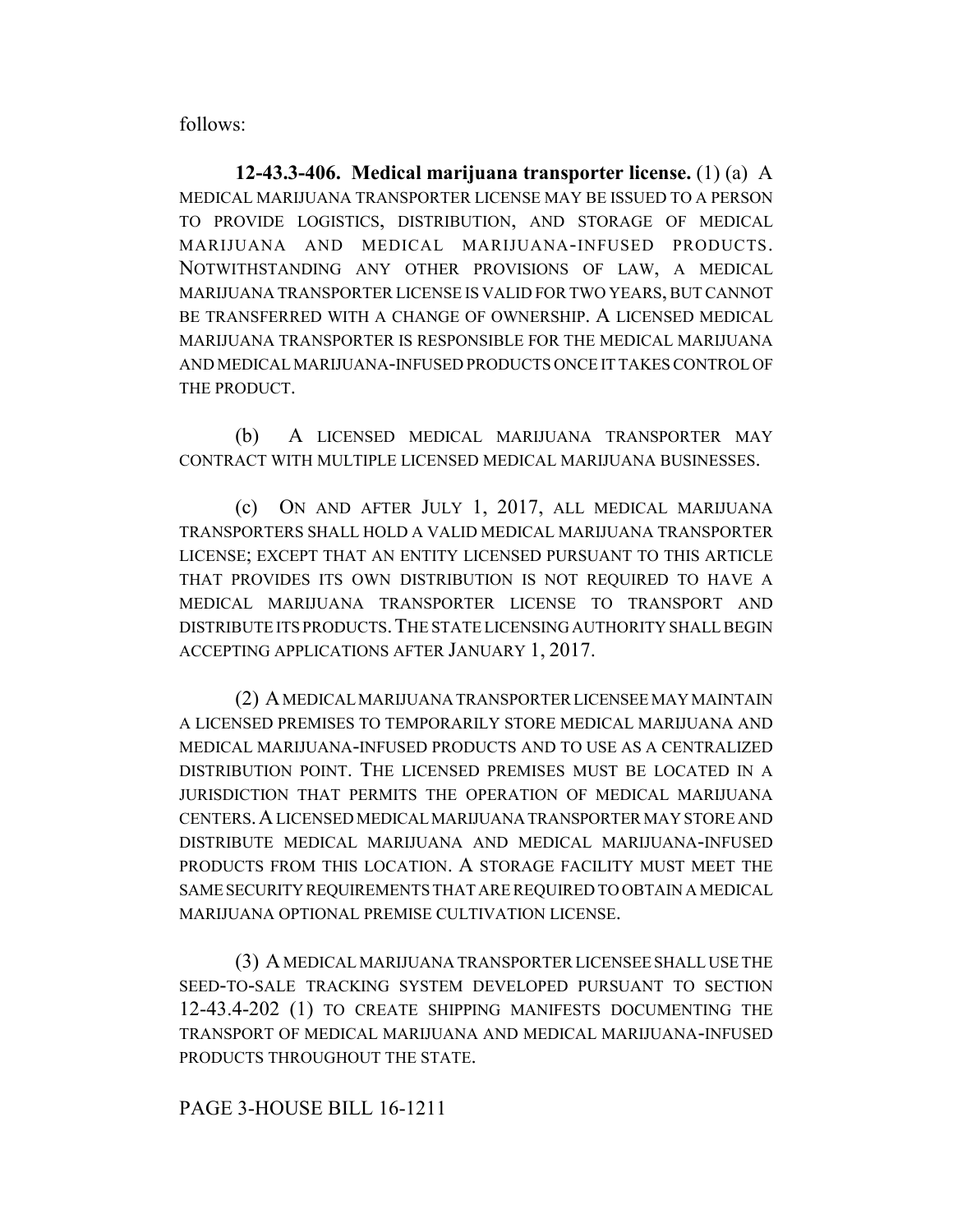(4) A MEDICAL MARIJUANA TRANSPORTER LICENSEE MAY:

(a) MAINTAIN AND OPERATE ONE OR MORE WAREHOUSES IN THE STATE TO HANDLE MEDICAL MARIJUANA AND MEDICAL MARIJUANA-INFUSED PRODUCTS; AND

(b) DELIVER MEDICAL MARIJUANA AND MEDICAL MARIJUANA-INFUSED PRODUCTS ON ORDERS PREVIOUSLY TAKEN IF THE PLACE WHERE ORDERS ARE TAKEN AND DELIVERED IS LICENSED.

**SECTION 6.** In Colorado Revised Statutes, 12-43.4-103, **add**  $(21.5)$  as follows:

**12-43.4-103. Definitions.** As used in this article, unless the context otherwise requires:

(21.5) "RETAIL MARIJUANA TRANSPORTER" MEANS AN ENTITY OR PERSON THAT IS LICENSED TO TRANSPORT RETAIL MARIJUANA AND RETAIL MARIJUANA PRODUCTS FROM ONE RETAIL MARIJUANA ESTABLISHMENT TO ANOTHER RETAIL MARIJUANA ESTABLISHMENT AND TO TEMPORARILY STORE THE TRANSPORTED RETAIL MARIJUANA AND RETAIL MARIJUANA PRODUCTS AT ITS LICENSED PREMISES, BUT IS NOT AUTHORIZED TO SELL RETAIL MARIJUANA OR RETAIL MARIJUANA PRODUCTS UNDER ANY CIRCUMSTANCES.

**SECTION 7.** In Colorado Revised Statutes, 12-43.4-202, **add** (3) (a) (XVII) as follows:

**12-43.4-202. Powers and duties of state licensing authority rules.** (3) (a) Rules promulgated pursuant to paragraph (b) of subsection (2) of this section must include, but need not be limited to, the following subjects:

(XVII) RETAIL MARIJUANA TRANSPORTER LICENSED BUSINESSES, INCLUDING REQUIREMENTS FOR DRIVERS, INCLUDING OBTAINING AND MAINTAINING A VALID COLORADO DRIVER'S LICENSE; INSURANCE REQUIREMENTS; ACCEPTABLE TIME FRAMES FOR TRANSPORT, STORAGE, AND DELIVERY; REQUIREMENTS FOR TRANSPORT VEHICLES; AND REQUIREMENTS FOR LICENSED PREMISES;

**SECTION 8.** In Colorado Revised Statutes, 12-43.4-401, **amend**

PAGE 4-HOUSE BILL 16-1211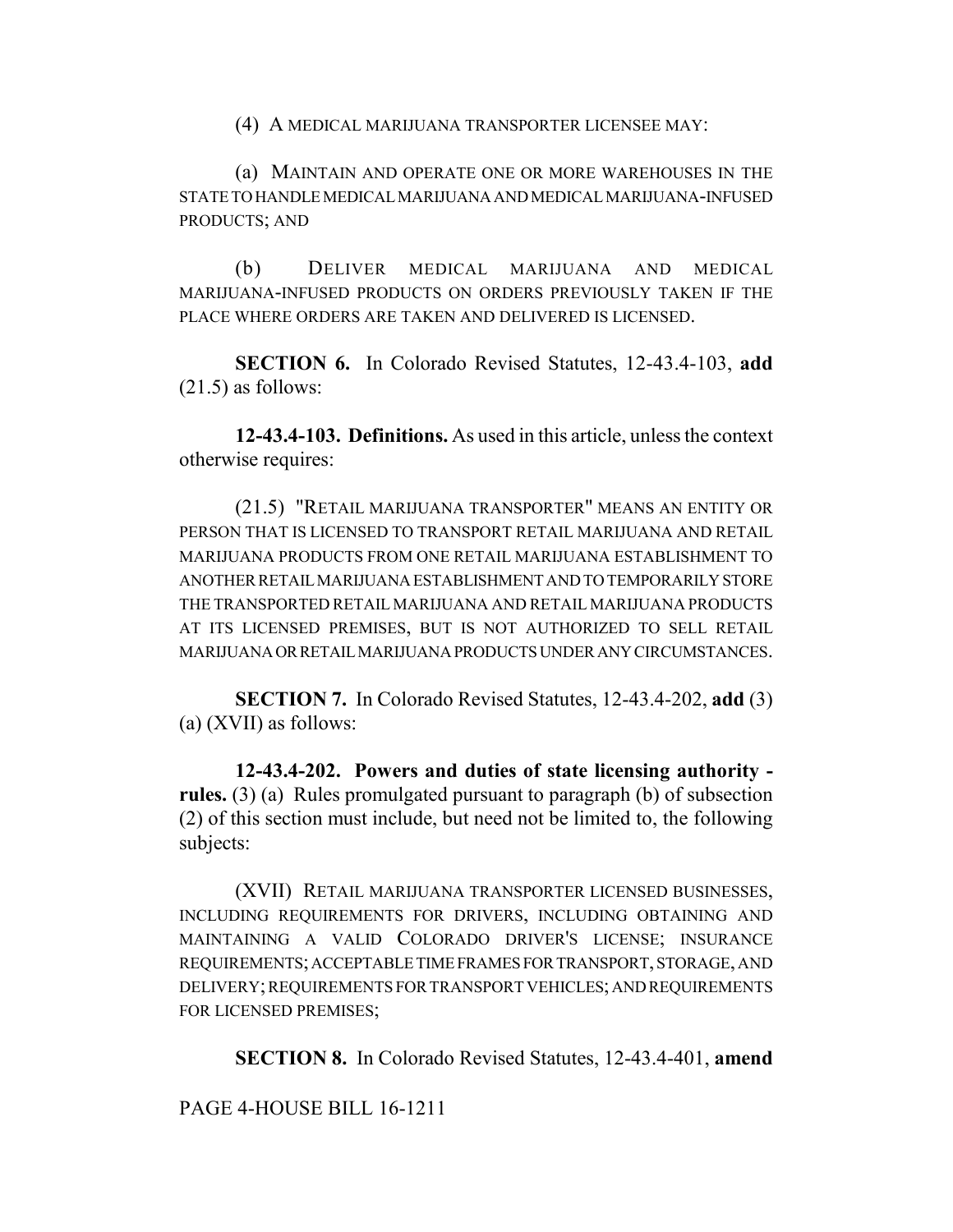(1) (d); and **add** (1) (f) as follows:

**12-43.4-401. Classes of licenses.** (1) For the purpose of regulating the cultivation, manufacture, distribution, sale, and testing of retail marijuana and retail marijuana products, the state licensing authority in its discretion, upon receipt of an application in the prescribed form, may issue and grant to the applicant a license from any of the following classes, subject to the provisions and restrictions provided by this article:

(d) Retail marijuana testing facility license; and

(f) RETAIL MARIJUANA TRANSPORTER LICENSE.

**SECTION 9.** In Colorado Revised Statutes, **add** 12-43.4-406 as follows:

**12-43.4-406. Retail marijuana transporter license.** (1) (a) A RETAIL MARIJUANA TRANSPORTER LICENSE MAY BE ISSUED TO A PERSON TO PROVIDE LOGISTICS, DISTRIBUTION, AND STORAGE OF RETAIL MARIJUANA AND RETAIL MARIJUANA PRODUCTS. NOTWITHSTANDING ANY OTHER PROVISIONS OF LAW, A RETAIL MARIJUANA TRANSPORTER LICENSE IS VALID FOR TWO YEARS, BUT CANNOT BE TRANSFERRED WITH A CHANGE OF OWNERSHIP.A LICENSED RETAIL MARIJUANA TRANSPORTER IS RESPONSIBLE FOR THE RETAIL MARIJUANA AND RETAIL MARIJUANA PRODUCTS ONCE IT TAKES CONTROL OF THE PRODUCT.

(b) A LICENSED RETAIL MARIJUANA TRANSPORTER MAY CONTRACT WITH MULTIPLE LICENSED RETAIL MARIJUANA BUSINESSES.

(c) ON AND AFTER JULY 1, 2017, ALL RETAIL MARIJUANA TRANSPORTERS SHALL HOLD A VALID RETAIL MARIJUANA TRANSPORTER LICENSE; EXCEPT THAT AN ENTITY LICENSED PURSUANT TO THIS ARTICLE THAT PROVIDES ITS OWN DISTRIBUTION IS NOT REQUIRED TO HAVE A RETAIL MARIJUANA TRANSPORTER LICENSE TO TRANSPORT AND DISTRIBUTE ITS PRODUCTS. THE STATE LICENSING AUTHORITY SHALL BEGIN ACCEPTING APPLICATIONS AFTER JANUARY 1, 2017.

(2) A RETAIL MARIJUANA TRANSPORTER LICENSEE MAY MAINTAIN A LICENSED PREMISES TO TEMPORARILY STORE RETAIL MARIJUANA AND RETAIL MARIJUANA PRODUCTS AND TO USE AS A CENTRALIZED

## PAGE 5-HOUSE BILL 16-1211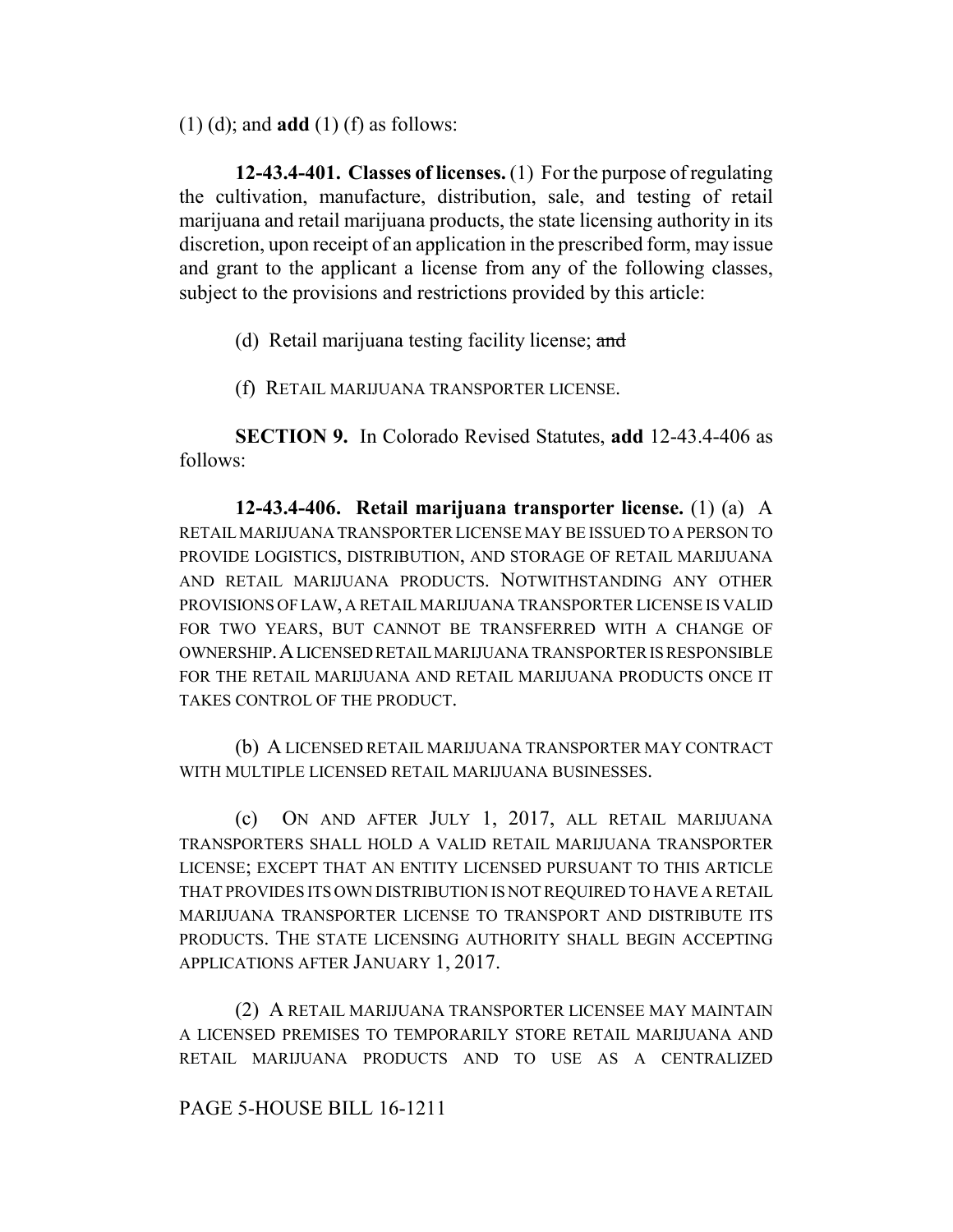DISTRIBUTION POINT. THE LICENSED PREMISES MUST BE LOCATED IN A JURISDICTION THAT PERMITS THE OPERATION OF RETAIL MARIJUANA STORES. A LICENSED RETAIL MARIJUANA TRANSPORTER MAY STORE AND DISTRIBUTE RETAIL MARIJUANA AND RETAIL MARIJUANA PRODUCTS FROM THIS LOCATION. A STORAGE FACILITY MUST MEET THE SAME SECURITY REQUIREMENTS THAT ARE REQUIRED TO OBTAIN A RETAIL MARIJUANA CULTIVATION LICENSE.

(3) A RETAIL MARIJUANA TRANSPORTER LICENSEE SHALL USE THE SEED-TO-SALE TRACKING SYSTEM DEVELOPED PURSUANT TO SECTION 12-43.4-202 (1) TO CREATE SHIPPING MANIFESTS DOCUMENTING THE TRANSPORT OF RETAIL MARIJUANA AND RETAIL MARIJUANA PRODUCTS THROUGHOUT THE STATE.

(4) A RETAIL MARIJUANA TRANSPORTER LICENSEE MAY:

(a) MAINTAIN AND OPERATE ONE OR MORE WAREHOUSES IN THE STATE TO HANDLE RETAIL MARIJUANA AND RETAIL MARIJUANA PRODUCTS; AND

(b) DELIVER RETAIL MARIJUANA PRODUCTS ON ORDERS PREVIOUSLY TAKEN IF THE PLACE WHERE ORDERS ARE TAKEN AND DELIVERED IS LICENSED.

**SECTION 10.** In Colorado Revised Statutes, **repeal as added by House Bill 16-1261** 12-43.4-406 as follows:

**12-43.4-406. Retail marijuana transport license.** (1) A RETAIL MARIJUANA TRANSPORT LICENSE MAY BE ISSUED TO A PERSON WHO ONLY TEMPORARILY STORES AND TRANSPORTS RETAIL MARIJUANA THROUGHOUT THE STATE FOR OTHER ENTITIES LICENSED PURSUANT TO THIS PART 4.

(2) A RETAIL MARIJUANA TRANSPORT LICENSEE SHALL MAINTAIN A LICENSED PREMISES FOR THE TEMPORARY STORAGE OF RETAIL MARIJUANA.

(3) A RETAIL MARIJUANA TRANSPORT LICENSEE SHALL HAVE ACCESS TO AND SHALL USE THE SEED-TO-SALE TRACKING SYSTEM DEVELOPED PURSUANT TO SECTION 12-43.4-202 (1) TO CREATE SHIPPING MANIFESTS DOCUMENTING THE TRANSPORT OF RETAIL MARIJUANA THROUGHOUT THE STATE.

PAGE 6-HOUSE BILL 16-1211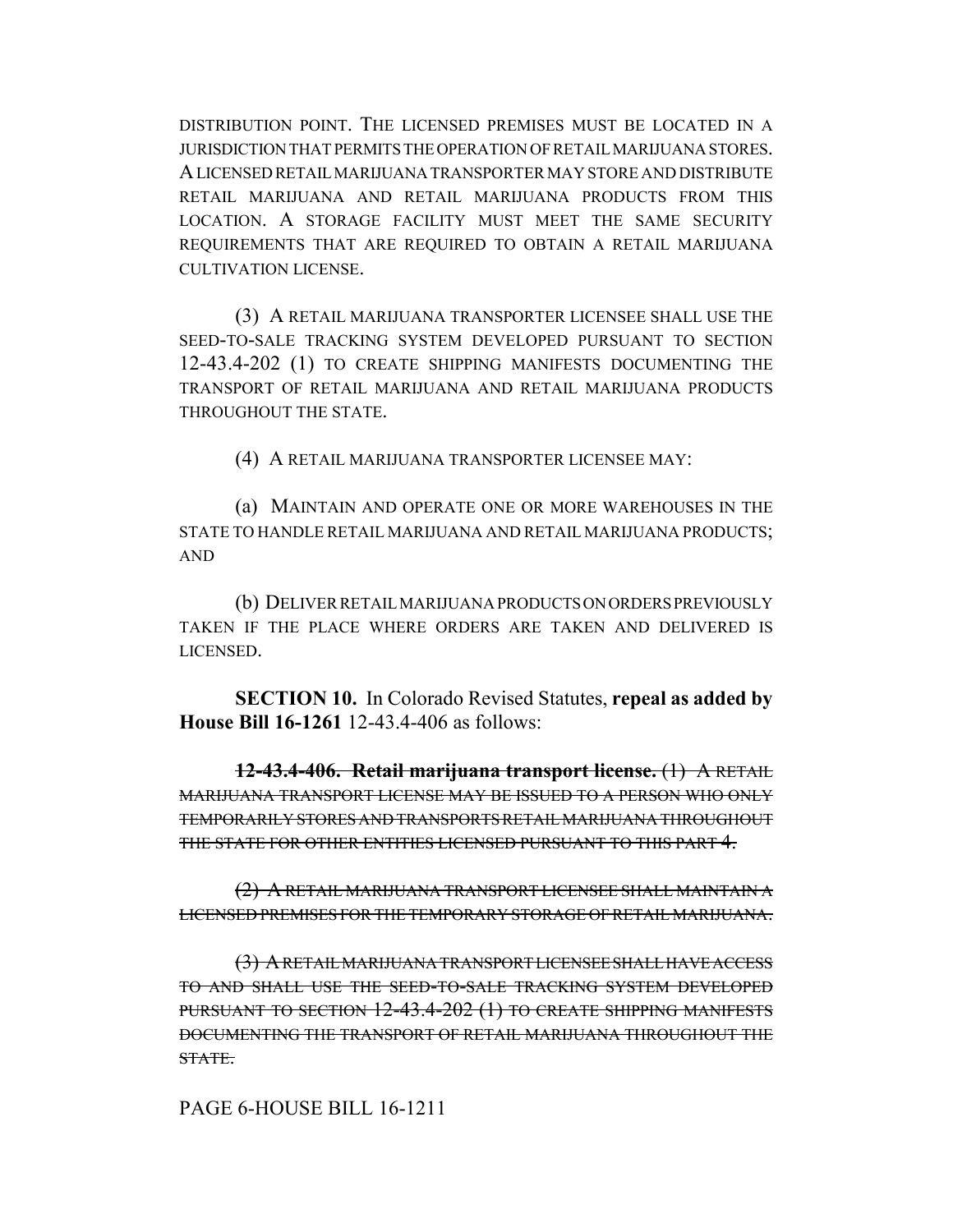(4) AN ENTITY LICENSED PURSUANT TO THIS PART 4 MAY TRANSPORT ITS OWN RETAIL MARIJUANA OR RETAIL MARIJUANA PRODUCTS WITHOUT POSSESSING A LICENSE PURSUANT TO THIS SECTION.

**SECTION 11. Appropriation.** (1) For the 2016-17 state fiscal year, \$76,284 is appropriated to the department of revenue. This appropriation is from the marijuana cash fund created in section 12-43.3-501 (1) (a), C.R.S. To implement this act, the department may use this appropriation as follows:

(a) \$58,783 for marijuana enforcement, which amount is based on an assumption that the department will require an additional 1.1 FTE;

(b) \$8,000 for CITA annual maintenance and support; and

(c) \$9,501 for the purchase of legal services.

(2) For the 2016-17 state fiscal year, \$9,501 is appropriated to the department of law. This appropriation is from reappropriated funds received from the department of revenue under paragraph (c) of subsection (1) of this section. To implement this act, the department of law may use this appropriation to provide legal services for the department of revenue.

**SECTION 12. Act subject to petition - effective date.** (1) This act takes effect at 12:01 a.m. on the day following the expiration of the ninety-day period after final adjournment of the general assembly (August 10, 2016, if adjournment sine die is on May 11, 2016); except that, if a referendum petition is filed pursuant to section 1 (3) of article V of the state constitution against this act or an item, section, or part of this act within such period, then the act, item, section, or part will not take effect unless approved by the people at the general election to be held in November 2016 and, in such case, will take effect on the date of the official declaration of the vote thereon by the governor.